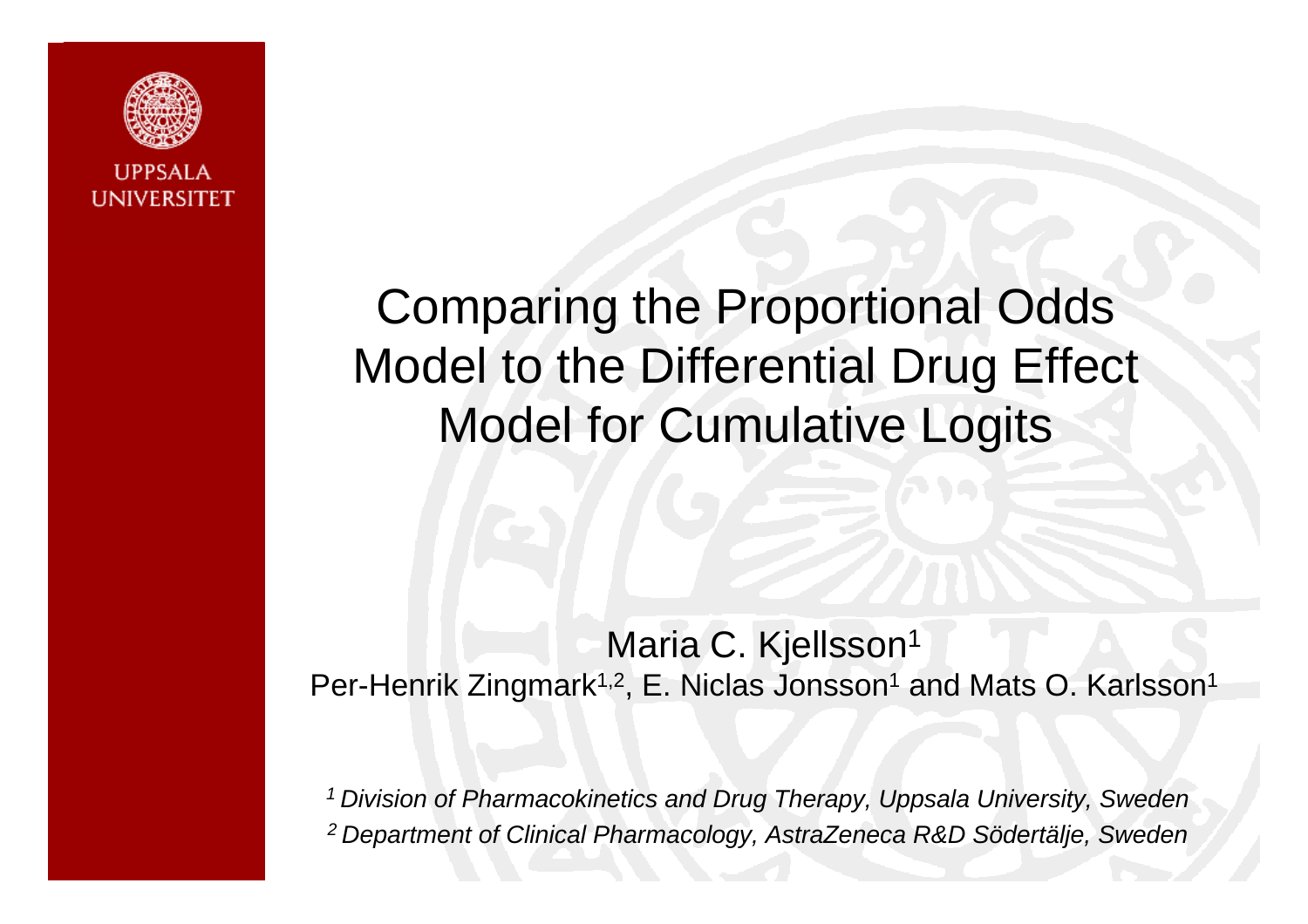

#### Models

- Prop Odds Prop
- Diff Drug Eff

Stud y

- Aim
- Data
- Method
- Results
- Discussion
- Conclusion

# Modelling Categorical Data

#### **Ordered Categorical Data**

- $-$  observations cannot be predicted directly, only the probability of making a particular observation
- the categories should be linked
- function of the parameters is related to *Cumulative Probability*

$$
P(Y \ge j) = g(\alpha_j, \beta, \mathbf{x}), \quad j = 1, ..., J
$$

(with  $P(Y \ge 1) = 1$  only need to model  $j = 2, ..., J$ .)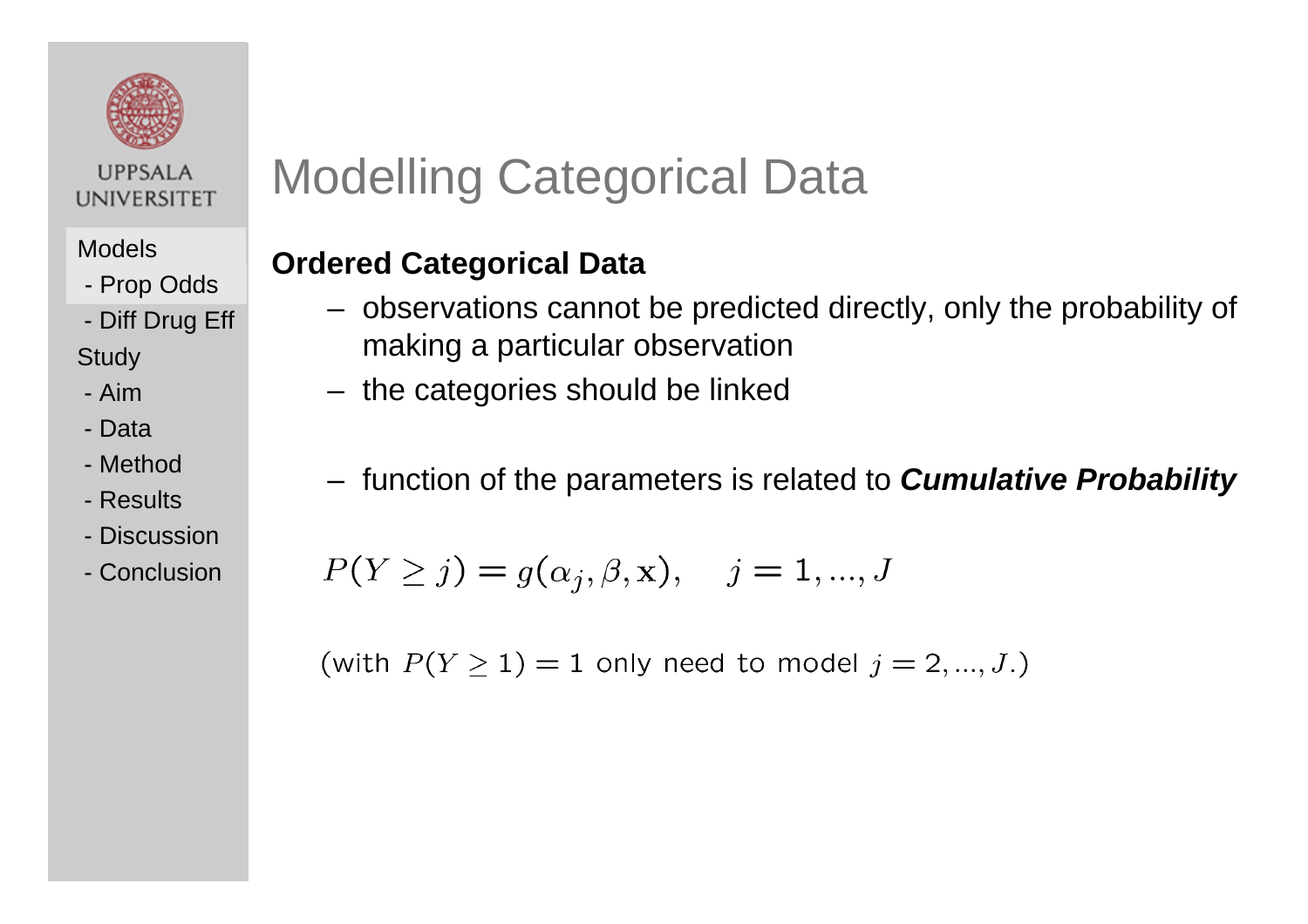

Models

- Prop Odds Prop
- Diff Drug Eff
- Stud y
- Aim
- Data
- Method
- Results
- Discussion
- Conclusion

# Proportional Odds Model

$$
g(\alpha_j, \beta, \mathbf{x}) = \frac{e^{f(\alpha_j, \beta, \mathbf{x})}}{1 + e^{f(\alpha_j, \beta, \mathbf{x})}}, \quad j = 2, ..., J
$$

$$
f(\alpha_j, \beta, \mathbf{x}) = \alpha_j + \beta \mathbf{x} + \boxed{\eta_i}
$$

- •Introduced by Lewis Sheiner (Sheiner CPT 1994)
- ••  $g(\alpha_{j}^{},\beta_{},\mathsf{x})$  varies between 0 and 1
- $\bullet$ x is the predictor vector
	- e.g. concentrations
- • $\{\alpha_{\mathsf{j}}\}$ : the baseline probability for each category
- • $β$ : an effect that is the same for all categories
	- e.g. Emax and EC50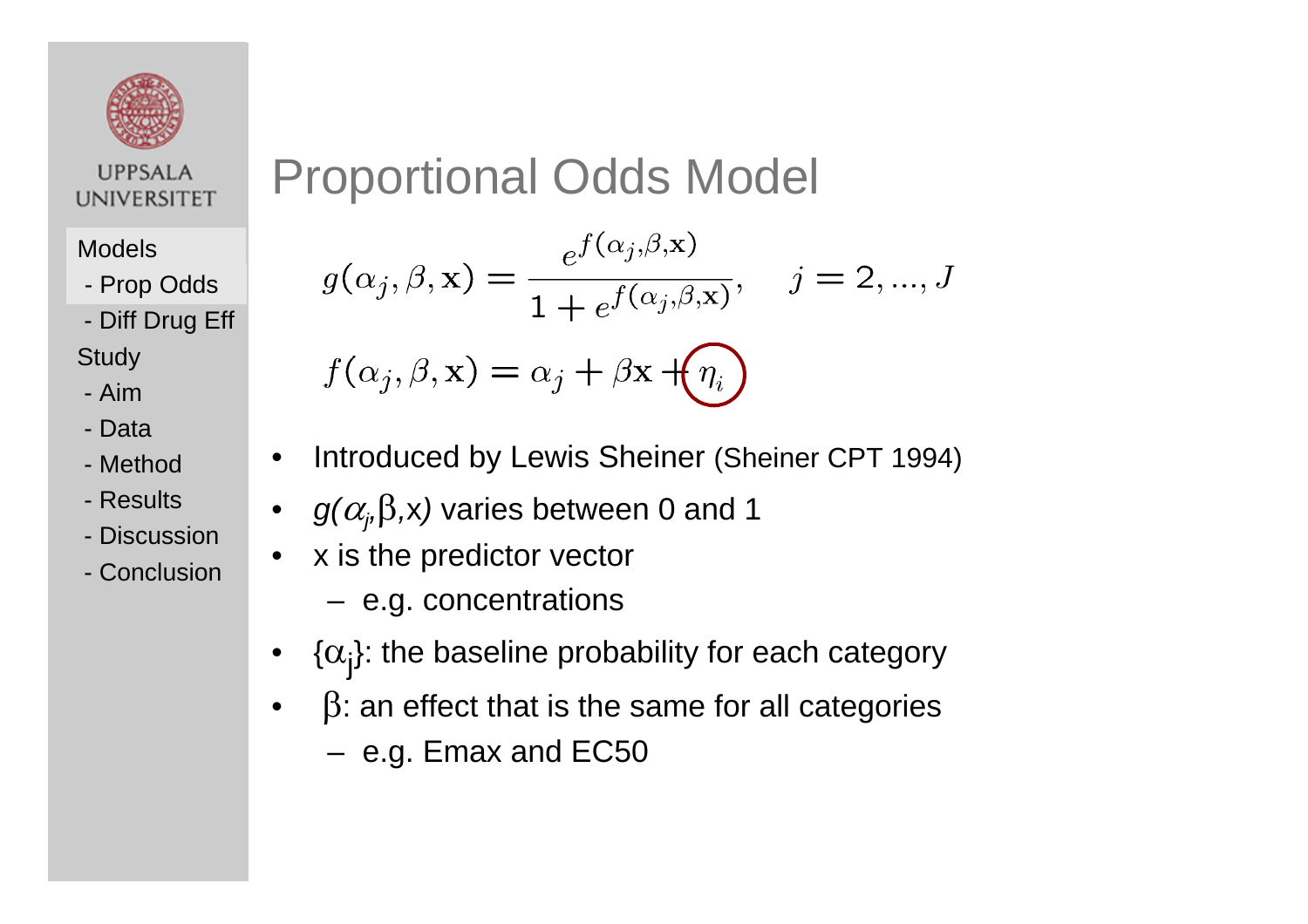

#### Models

- Prop Odds Prop
- Diff Drug Eff
- Stud y
- Aim
- Data
- Method
- Results
- Discus sio n
- Conclusion

# Proportional Odds Model

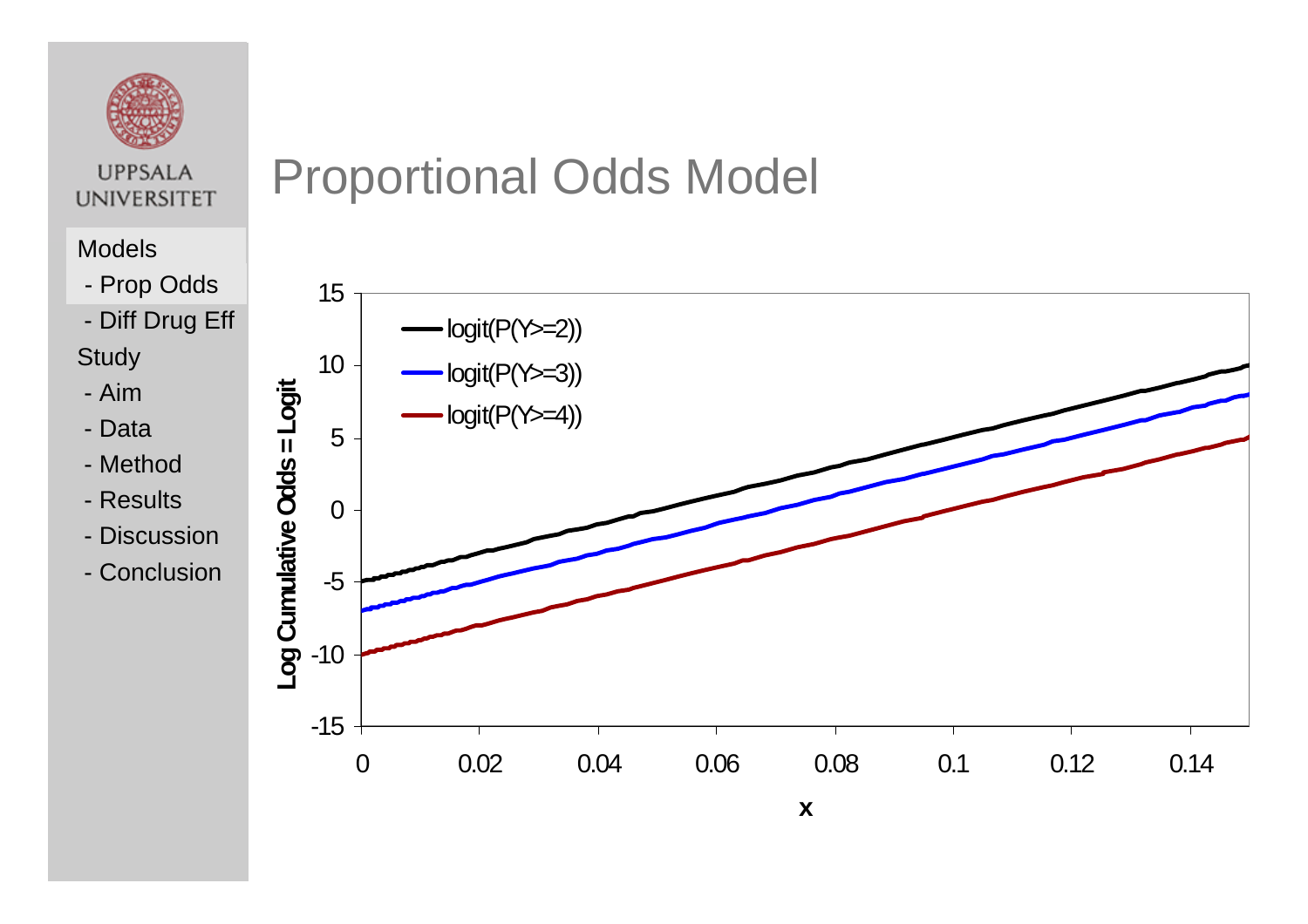

Models

- Prop Odds

- Diff Drug Eff -

Stud y

- Aim
- Data
- Method
- Results
- Discussion- Diff Drug Eff<br>Study<br>- Aim<br>- Data<br>- Method<br>- Results<br>- Discussion
- Conclusion

# Differential Drug Effect Model

$$
g(\alpha_j, \beta, \mathbf{x}) = \frac{e^{f(\alpha_j, \beta, \mathbf{x})}}{1 + e^{f(\alpha_j, \beta, \mathbf{x})}}, \quad j = 2, ..., J
$$
  

$$
f(\alpha_j, \beta, \mathbf{x}) = \alpha_j + \beta \mathbf{x} \left( f_{diff} \right)
$$
  

$$
f_{diff} = \prod_{n=3}^{j} \frac{e^{\phi_n}}{1 + e^{\phi_n}}
$$

- Differential drug effect =  $f_{\sf diff}$  varies between 0 and 1
	- •One parameter,  $\phi$  is added per category, except for the 2 lowest categories
	- •Hierarchical with the proportional odds model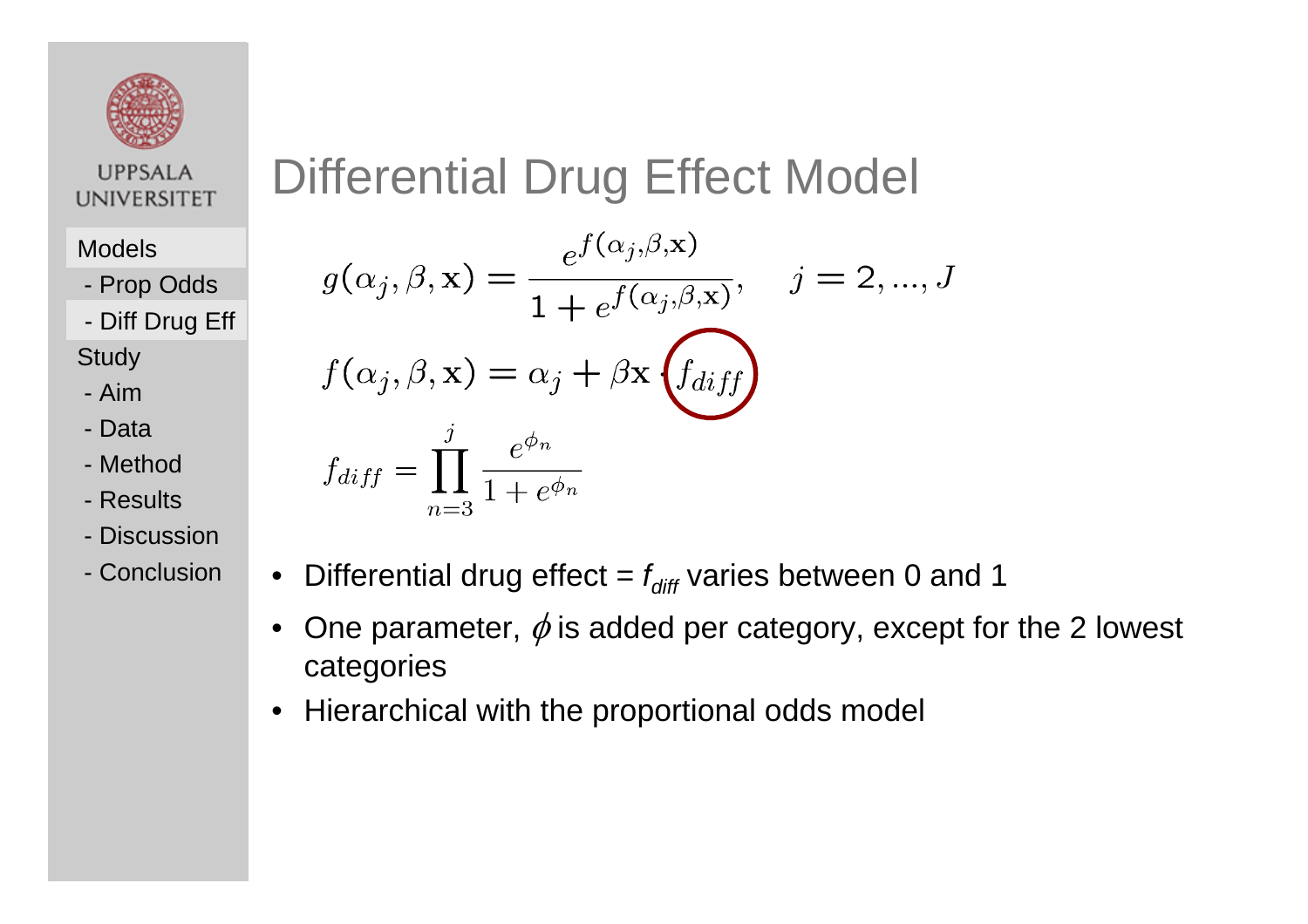

#### Models

- Prop Odds
- Diff Drug Eff -
- Stud y
- Aim
- Data
- Method
- Results
- Discus sio n
- Conclusion

# Proportional Odds Model

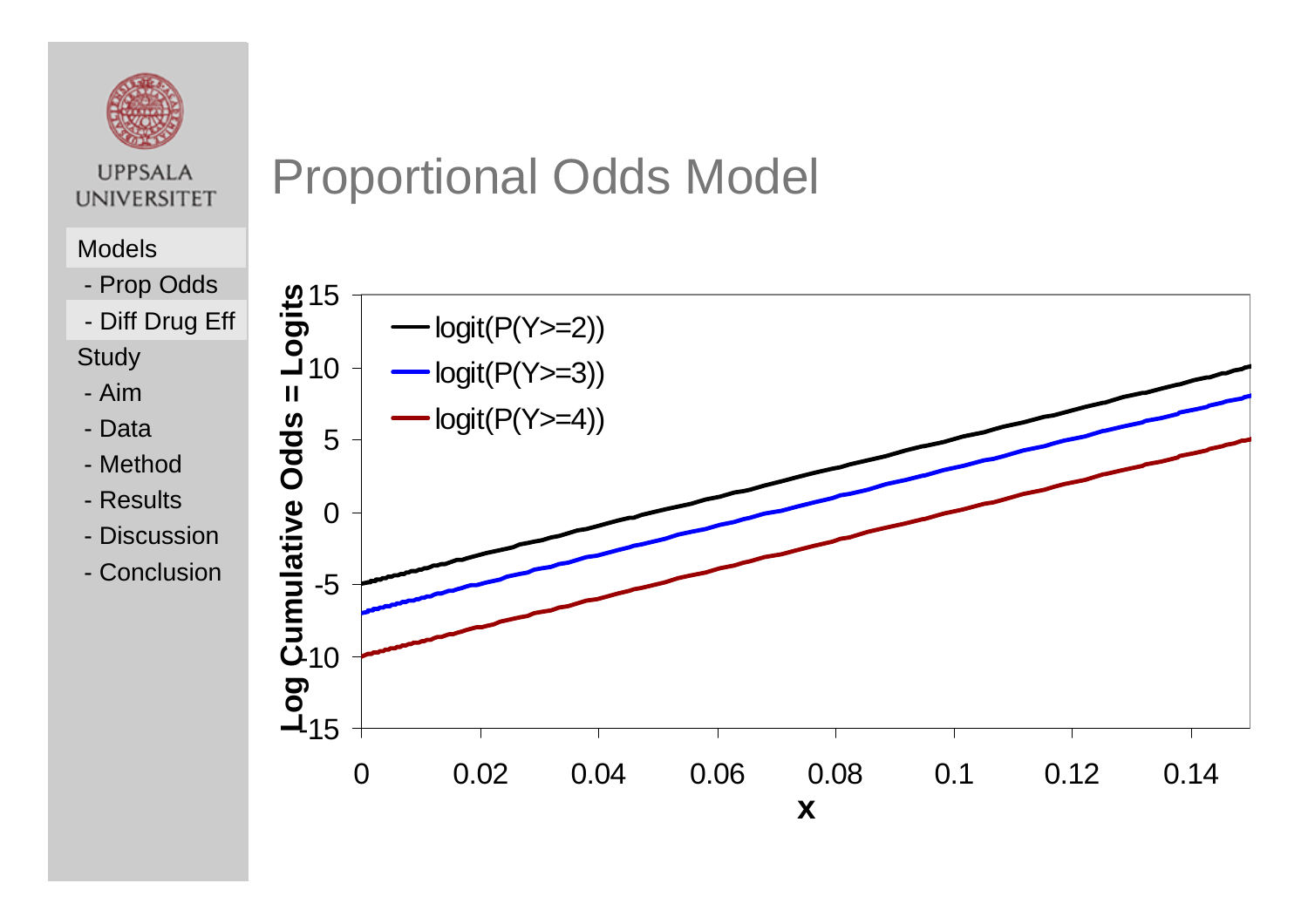

- Prop Odds - Prop Odd<mark>s</mark><br>- Diff Drug Eff
- 

Stud y

- Aim
- Data
- Method
- Results
- Discus sio n
- Conclusion

# Differential Drug Effect Model

Models  $f_{\textit{diff}} = 0.5$  for P(Y>=3) and  $f_{\textit{diff}} = 0.5$  for P(Y>=4)

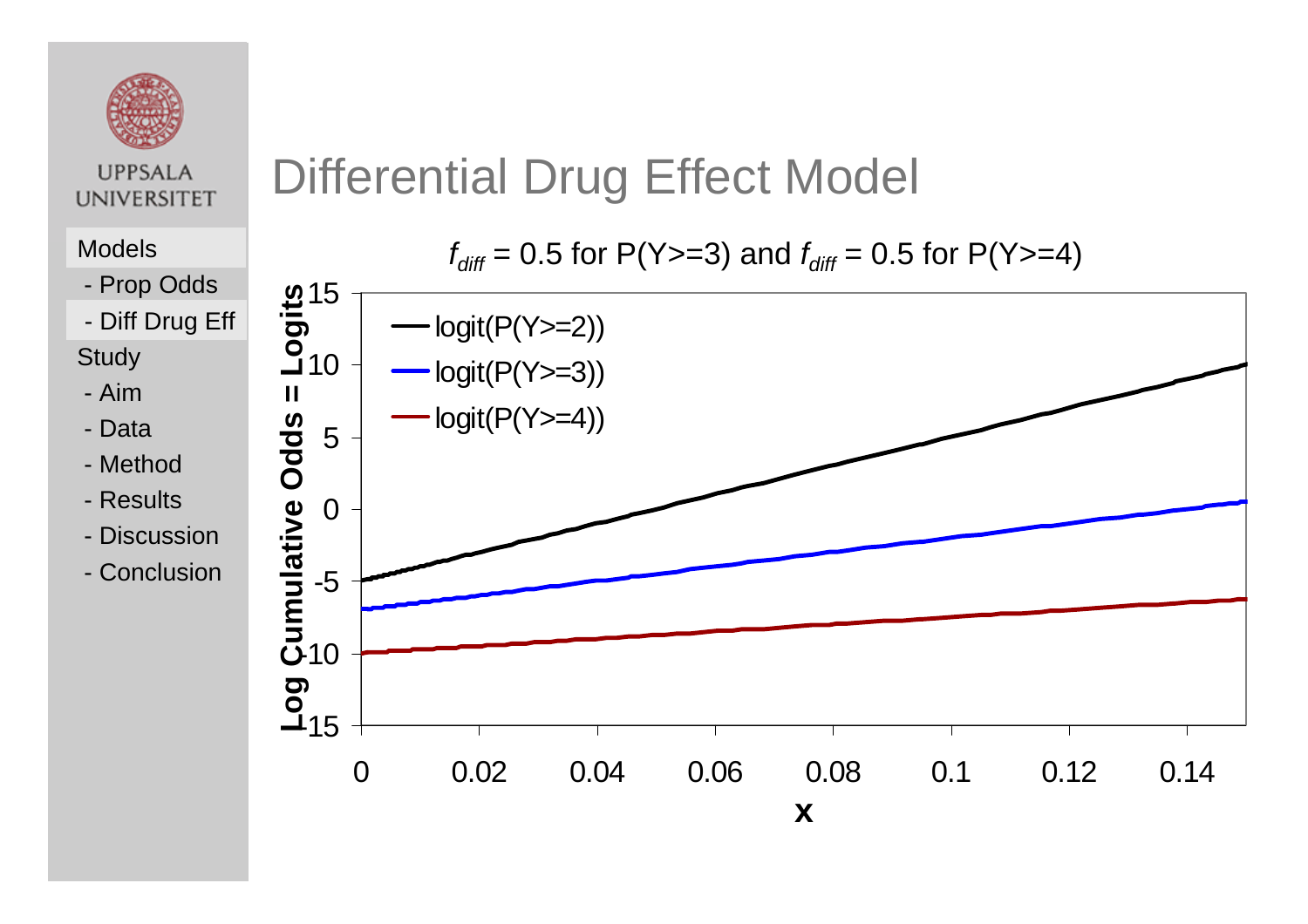

### Models *diff*

- Prop Odds - Prop Odd<mark>s</mark><br>- Diff Drug Eff
- 
- Stud y
- Aim
- Data
- Method
- Results
- Discus sio n
- Conclusion

# Differential Drug Effect Model

*f<sub>diff</sub>* = 0 for P(Y>=4)

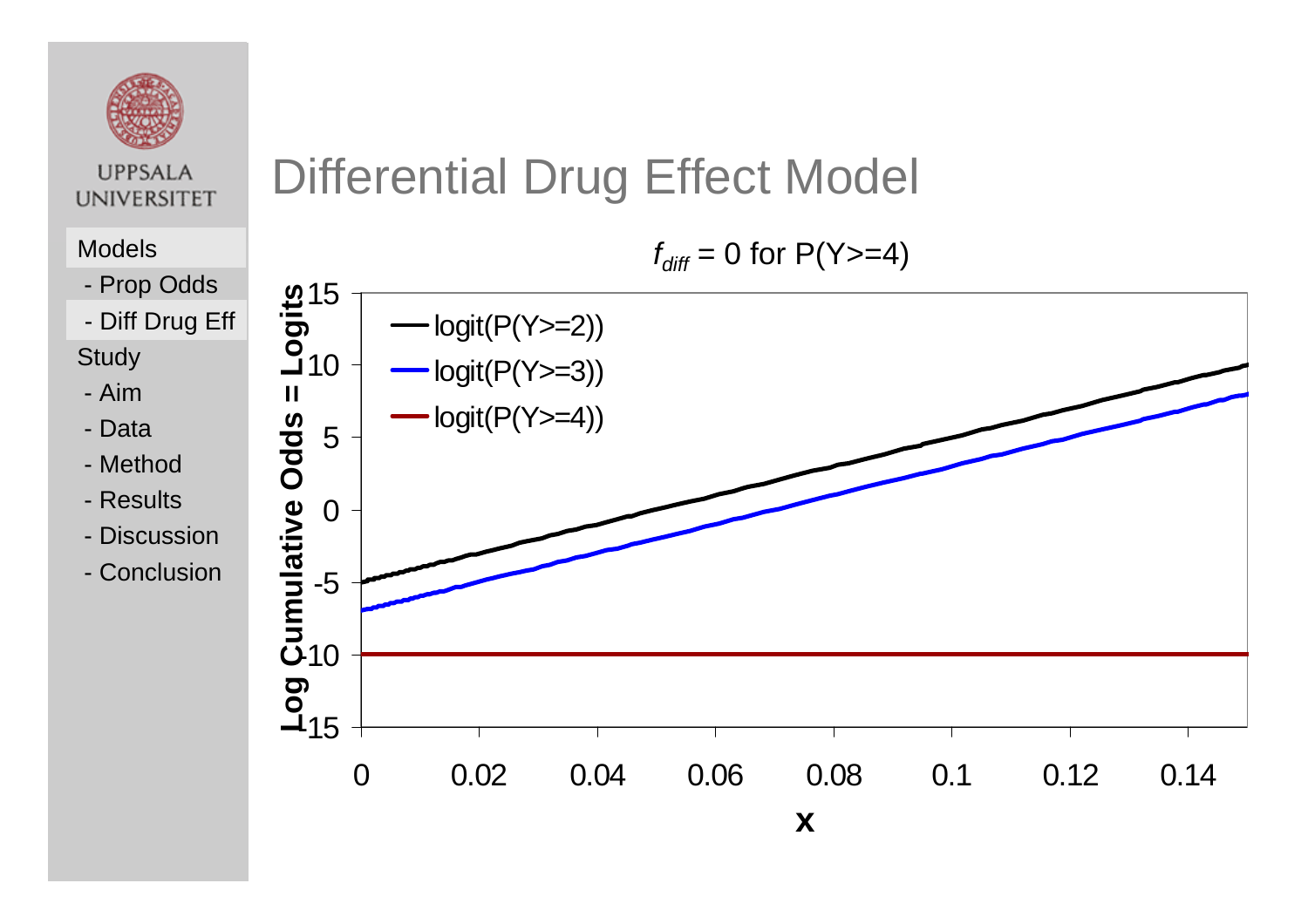

Models

- Prop Odds
- Diff Drug Eff

Stud y Stud y

- Aim
- Data
- Method
- Results
- Discussion
- Conclusion

Aim

To investigate the performance of the differential drug effect model relative to that of the proportional odds model by

- –assessing the Type I error rate for the differential drug effect model and
- assessing possible improvements adding the differential drug effect to models for data previously analysed used the proportional odds model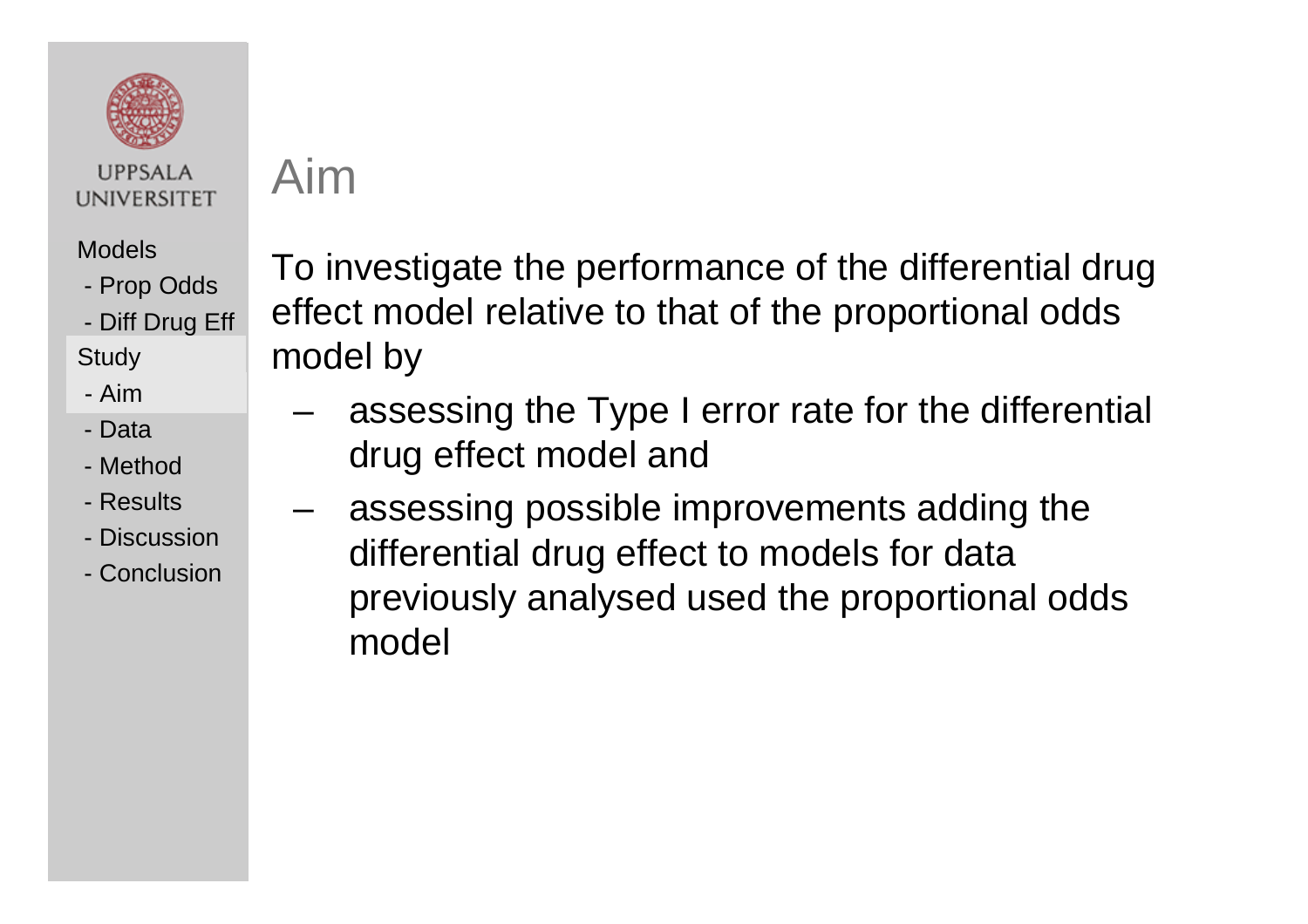

### Data

# Assessing Type I error rate

#### **1.4-Category simulated data**

- –Simulated using proportional odds model
- –Drug effect = Linear (dose)

Models

- Prop Odds

- Diff Drug Eff Study Study

- Aim

- Data
- Method
- Results
- Discussion
- Conclusion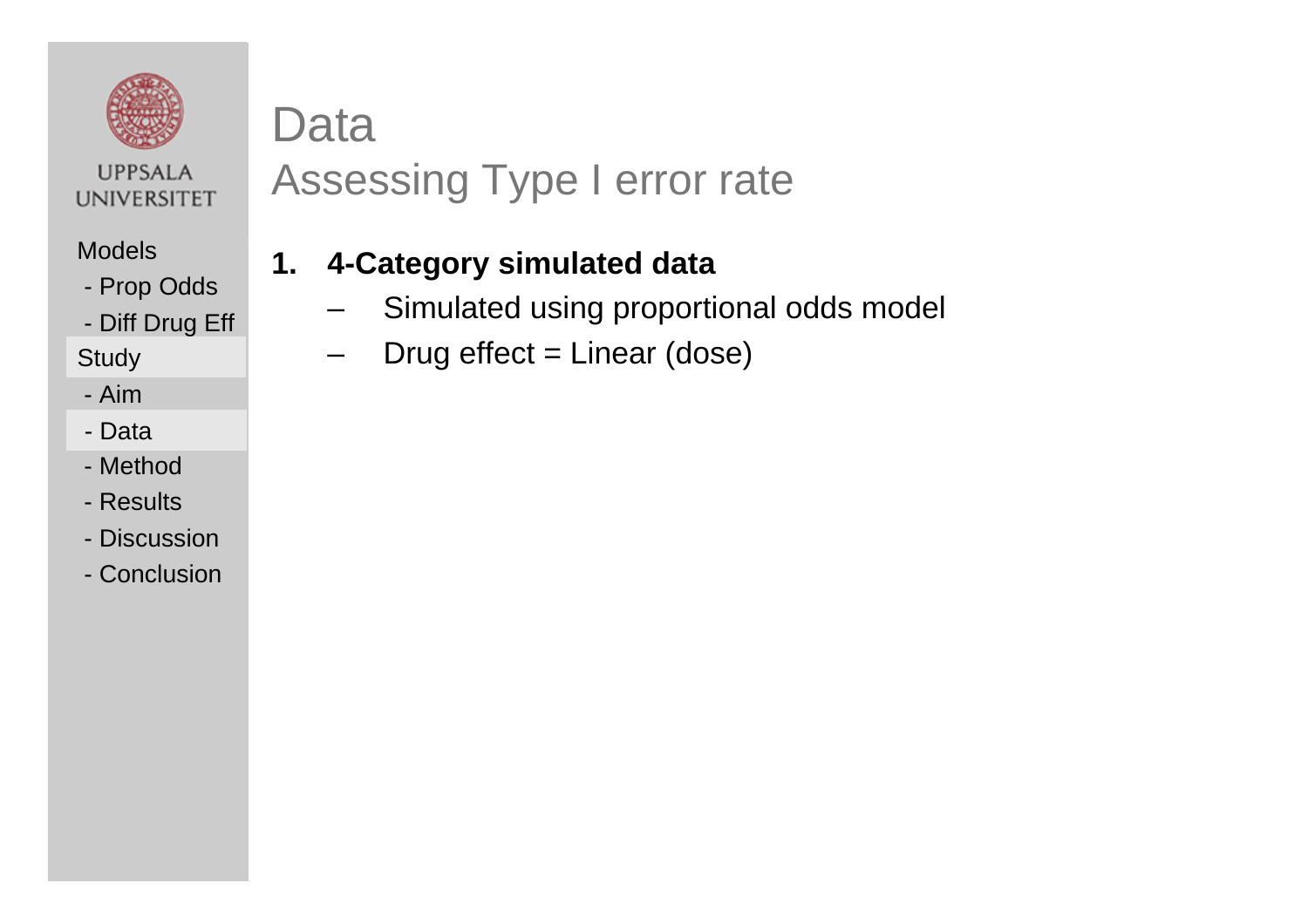

#### Models

- Prop Odds
- Diff Drug Eff

Stud y Study

- Aim
- Data
- Method
- Results
- Discussion
- Conclusion

# Data

Assessing Possible Improvements adding the Differential Drug Effect Model

- **2. 3-Category T-cell data** (Zingmark *et al* BJCP 2004)
	- Drug effect = Emax (conc.)
	- –Categorised continuous data
- **3. 5-Category diarrhoea data** (Xie *et al* CPT 2002)
	- Drug effect = Linear (AUC)
	- Parent drug + 2 metabolites
	- –Point Scale (0-4)
- **4. 6-Category sedation data** (Zingmark *et al* BJCP 2002)
	- Drug effect  $=$  Step
	- –1. Fully awake
		- 2. Drowsy but answers when spoken to
		- 3. Answers slowly when spoken to
		- 4. Reacts when spoken to but does not answer
		- 5. Reacts only to pain
		- 6. Does not react to pain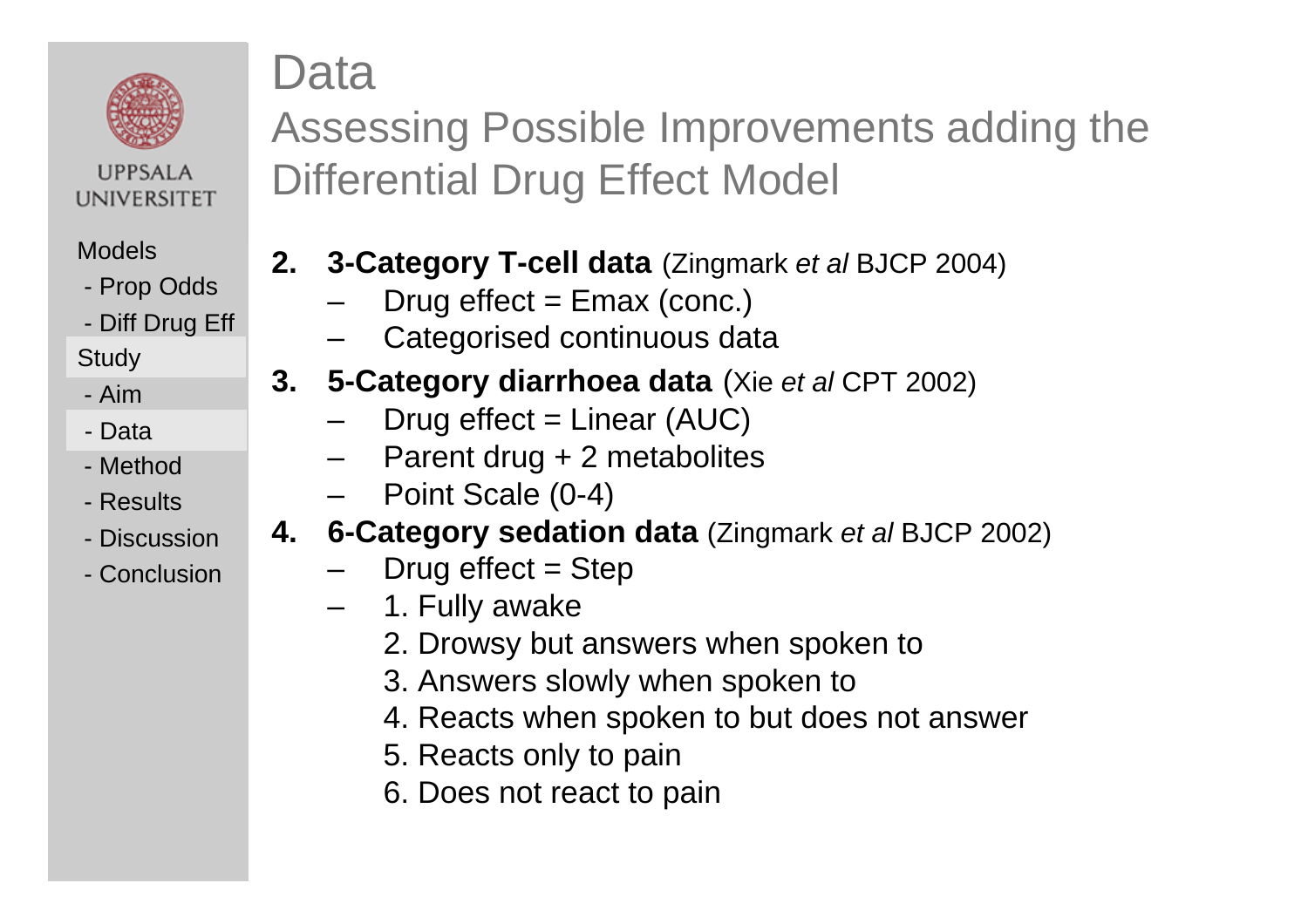

Models

- Prop Odds

- Diff Drug Eff

**Study** 

- Aim
- Data
- Study<br>- Aim<br>- Data<br>- Method
- Results
- Discussion
- Conclusion

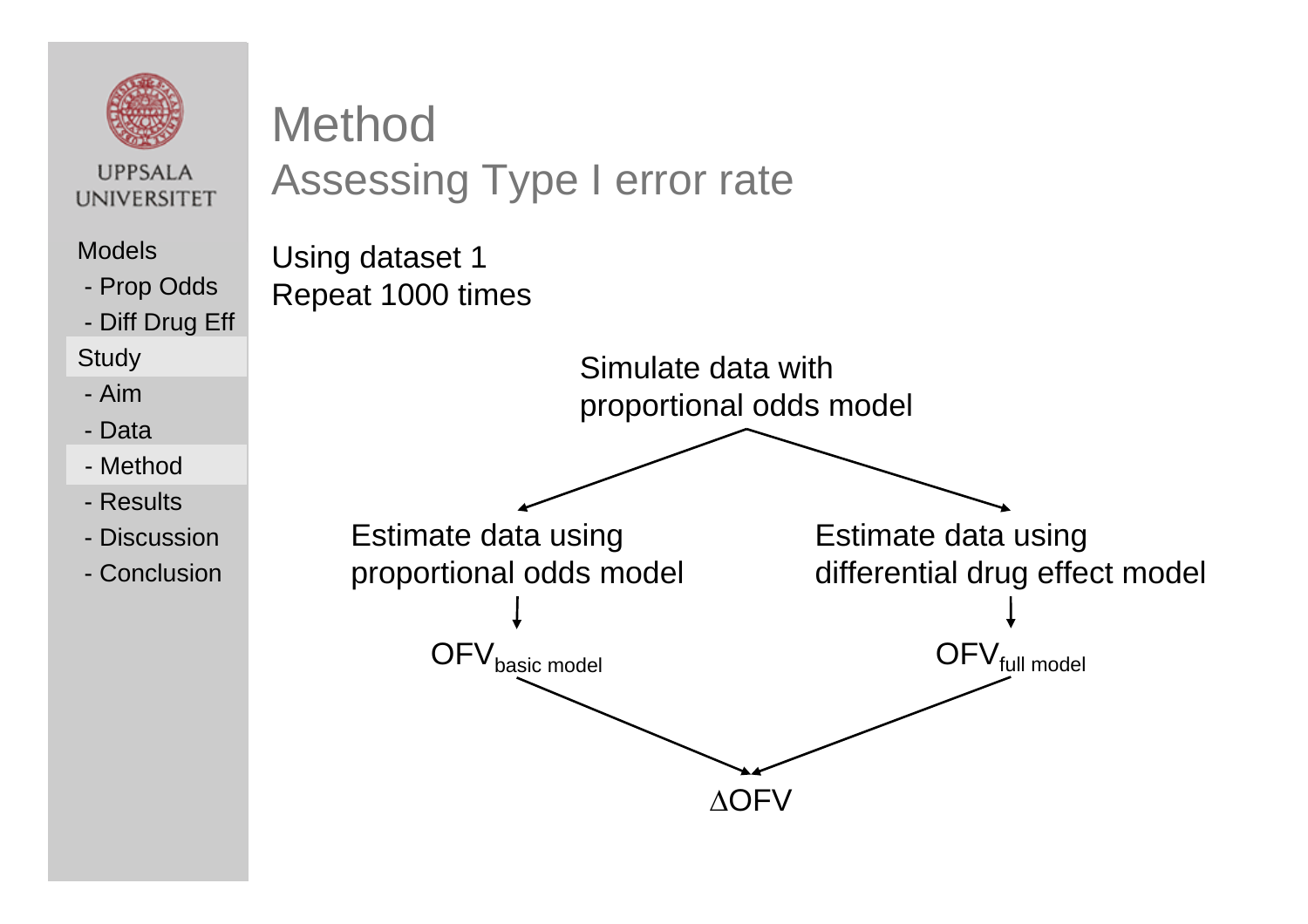

Models

- Prop Odds
- Diff Drug Eff

**Study** 

- Aim
- DataStudy<br>- Aim<br>- Data<br>- Method
- 
- Results
- Discussion
- Conclusion

Assessing Possible Improvements adding the Differential Drug Effect Model

Using datasets 2, 3 and 4

Method

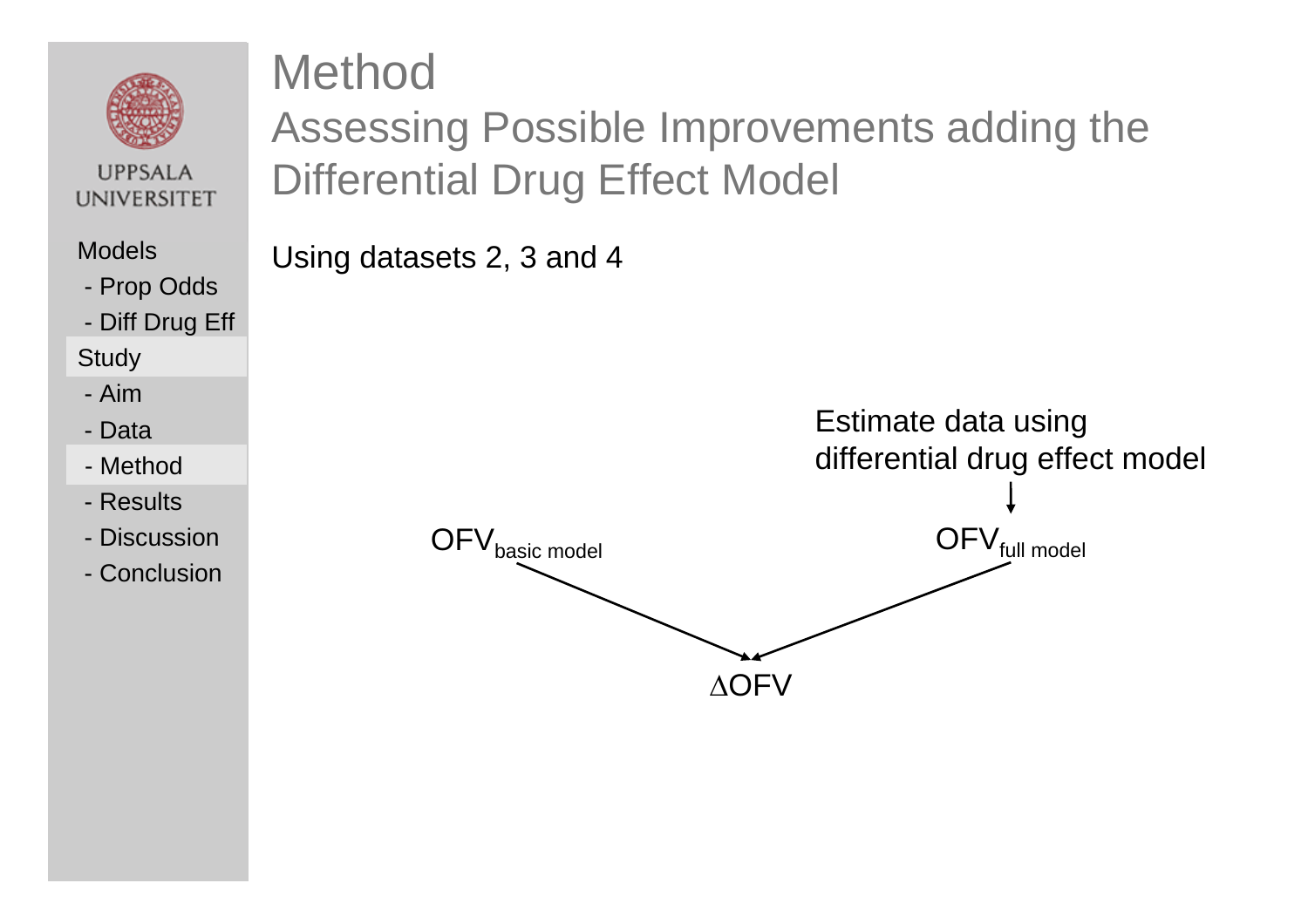

# **Results**

**UPPSALA UNIVERSITET** 

# Assessing Type I error rate

Models

- Prop Odds
- Diff Drug Eff

Study Study

- Aim
- Data
- Method
- Results
- Discussion
- Conclusion



|               | $\frac{1}{2}$ |  |
|---------------|---------------|--|
|               |               |  |
| $\mathbf{O}/$ |               |  |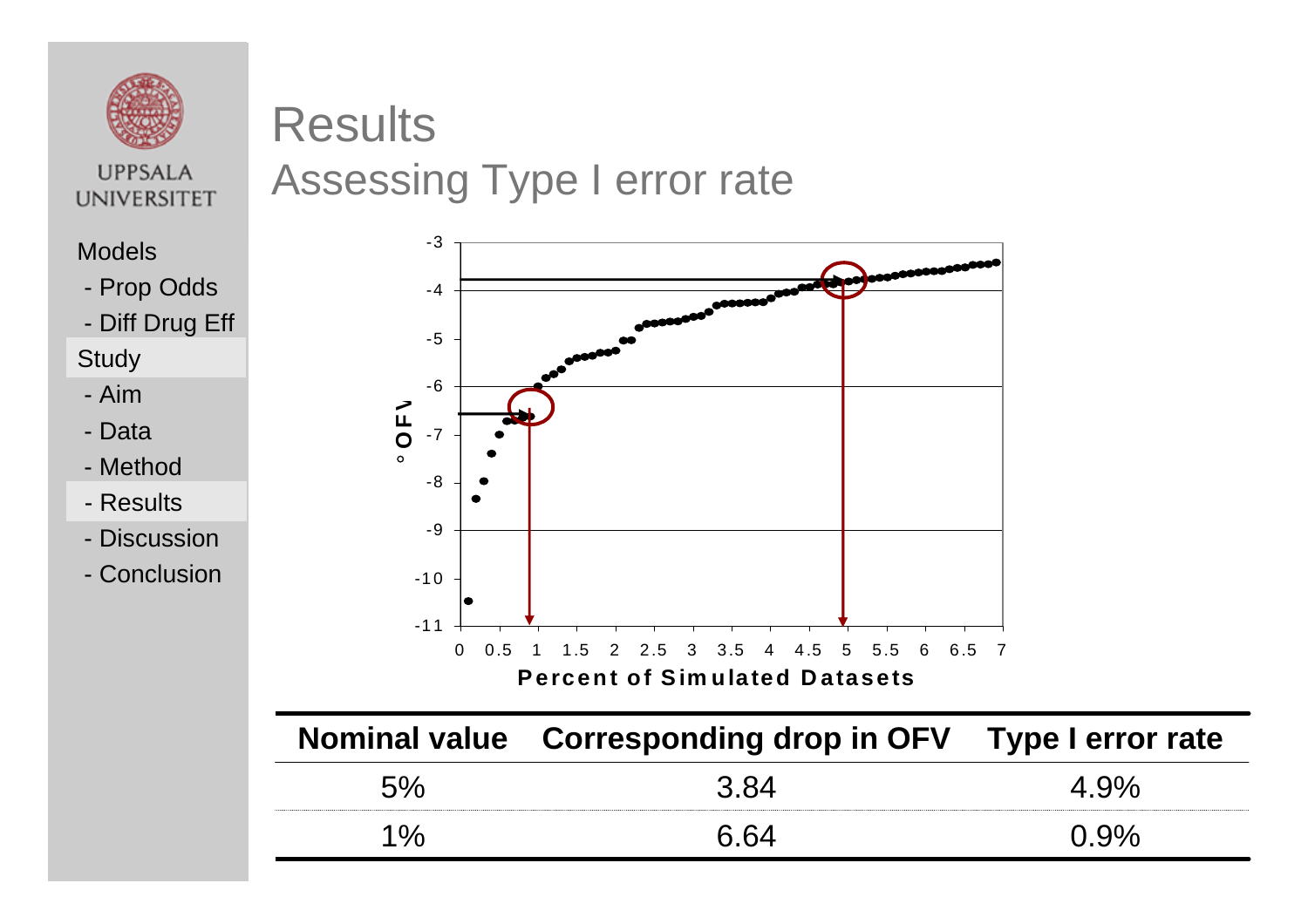

#### **Models**

- Prop Odds
- Diff Drug Eff

- Aim
- Data
- Method
- Results
- Discussion
- Conclusion

### **Results**

### Assessing Possible Improvements adding the Differential Drug Effect Model

| $PIII$ $PIII$                                                                     |                    |                  |             |      |                                                                 |              |
|-----------------------------------------------------------------------------------|--------------------|------------------|-------------|------|-----------------------------------------------------------------|--------------|
| Study<br>- Aim<br>- Data<br>- Method<br>- Results<br>- Discussion<br>- Conclusion |                    | <b>Data</b>      |             | df   | <b>Critical Values</b><br>(5% sign. level,<br>$\chi^2$ -distr.) | $\Delta$ OFV |
|                                                                                   | Data2 - T-cells    |                  | $\sim$ 1    | 3.84 | 3.0                                                             |              |
|                                                                                   |                    |                  | Parent drug | ~1.5 | 4.92                                                            | 1.8          |
|                                                                                   | Data 3 - Diarrhoea | Metab. 1         | ~1.5        | 4.92 | 0.5                                                             |              |
|                                                                                   |                    |                  | Metab. 2    | ~1.5 | 4.92                                                            | 0.2          |
|                                                                                   |                    | Data4 - Sedation |             | ~2.5 | 6.90                                                            | 74           |
|                                                                                   |                    |                  |             |      |                                                                 |              |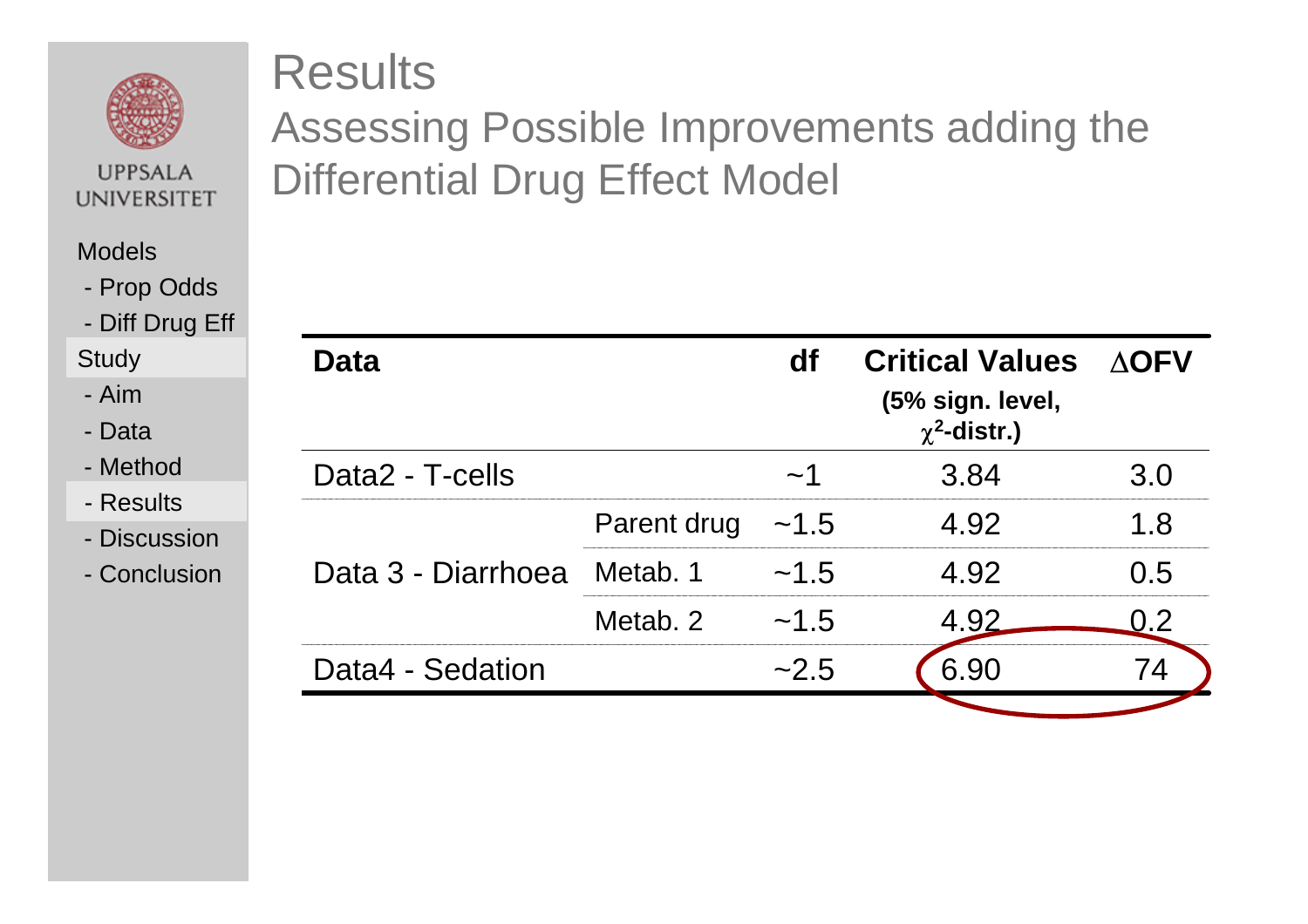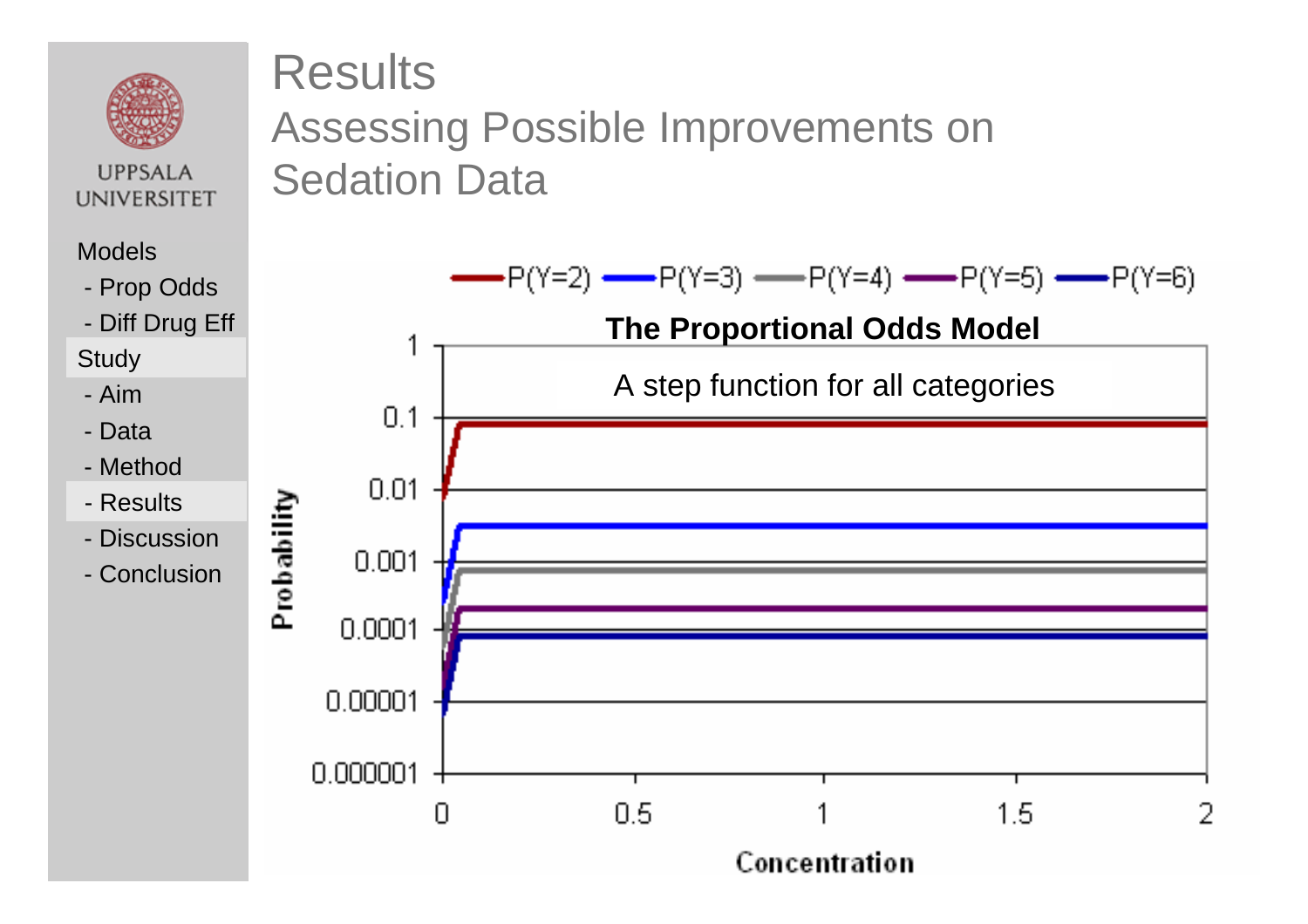

#### Models

- Prop Odds
- Diff Drug Eff

#### Study Study

- Aim
- Data
- Method
- Results
- Discussion
- Conclusion

### **Results** Assessing Possible Improvements on Sedation Data

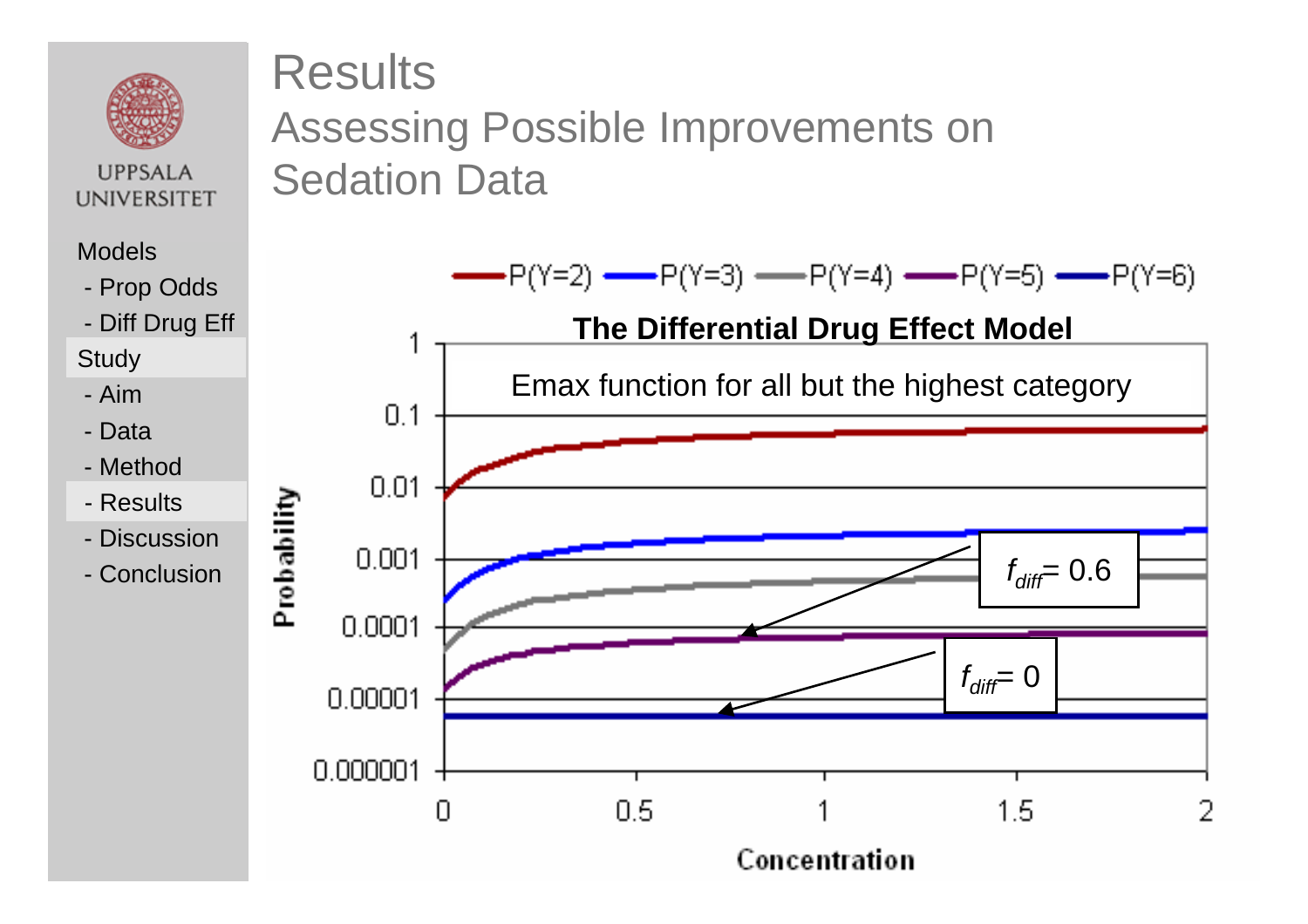

### Results Assessing Possible Improvements on Sedation Data

Predictive Performance

Models

- Prop Odds
- Diff Drug Eff

Stud y Study

- Aim
- Data
- Method
- Results
- Discussion
- Conclusion

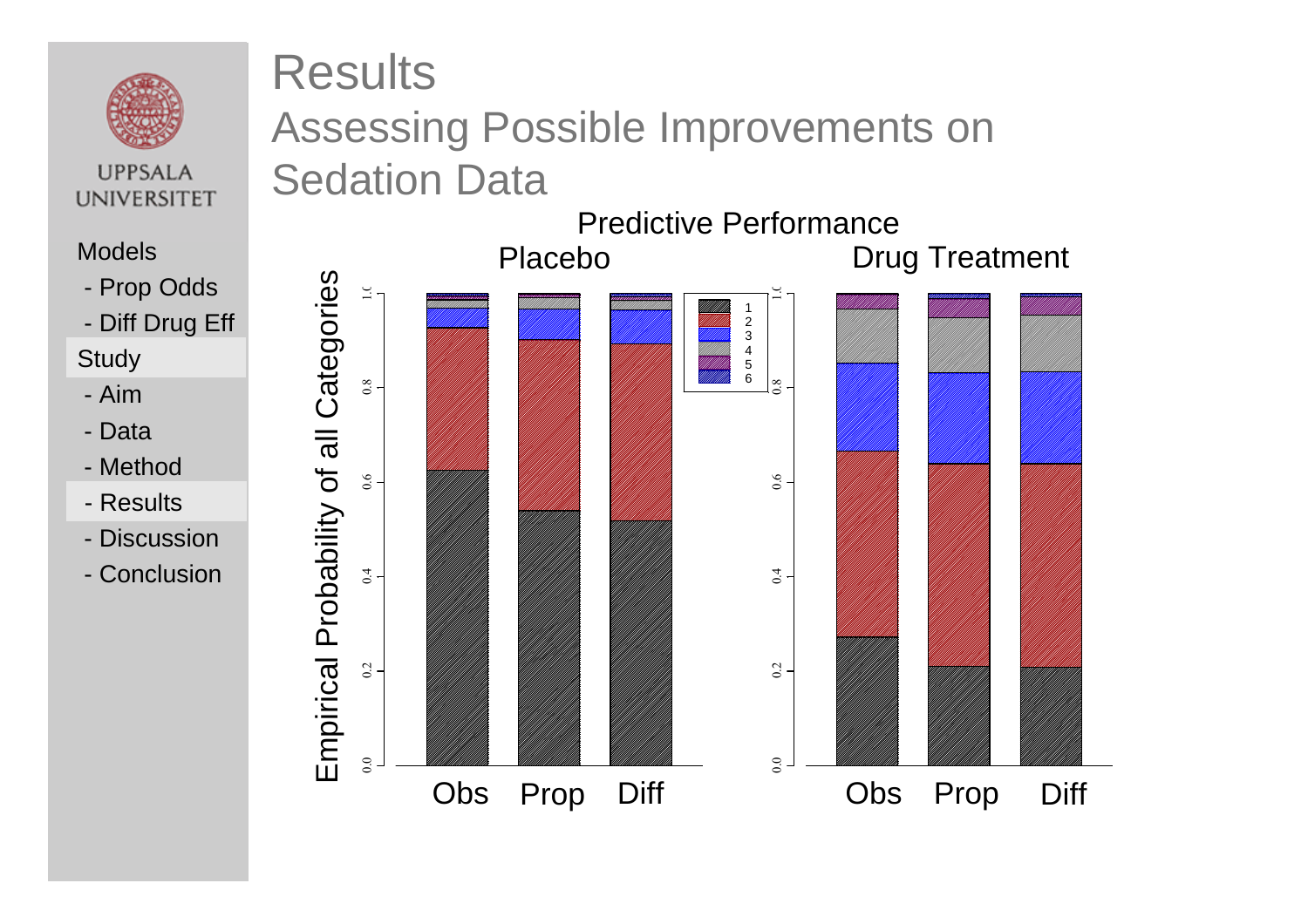

#### Models

- Prop Odds
- Diff Drug Eff

#### Stud y

- Aim
- Data
- Method
- Results
- Discussion
- Conclusion

### Results

### Assessing Possible Improvements on Sedation Data

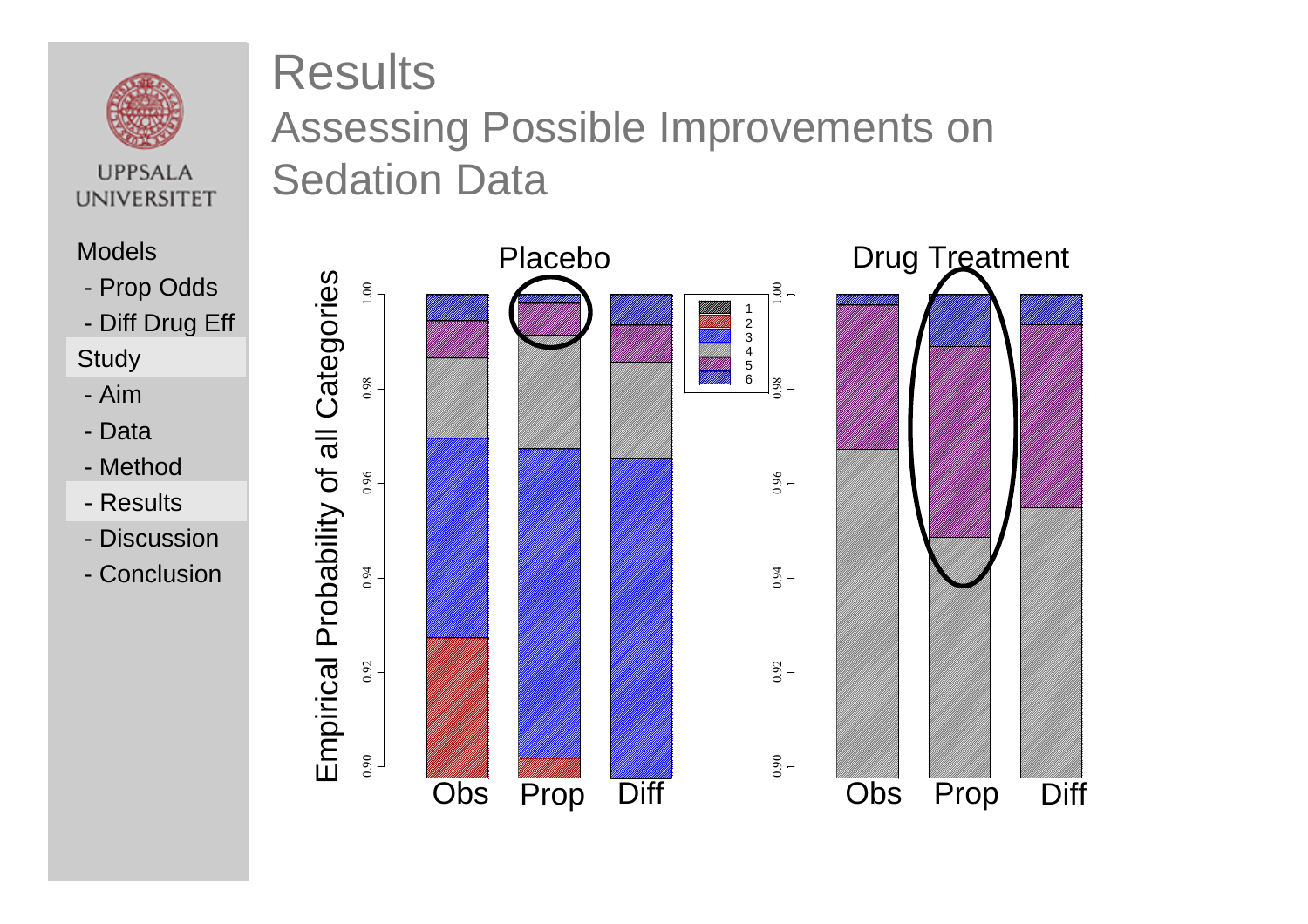

#### Models

- Prop Odds
- Diff Drug Eff

**Study** 

- Aim
- Data
- Method
- Results
- Discussion
- Conclusion

# **Discussion**

- • The differential drug effect model offered no improvement over the proportional odds model for
	- Simulated data
	- Categorised continuous data
	- Diarrhoea data
- • The differential drug effect model was adequate for describing
	- Sedation data

### **WHY?**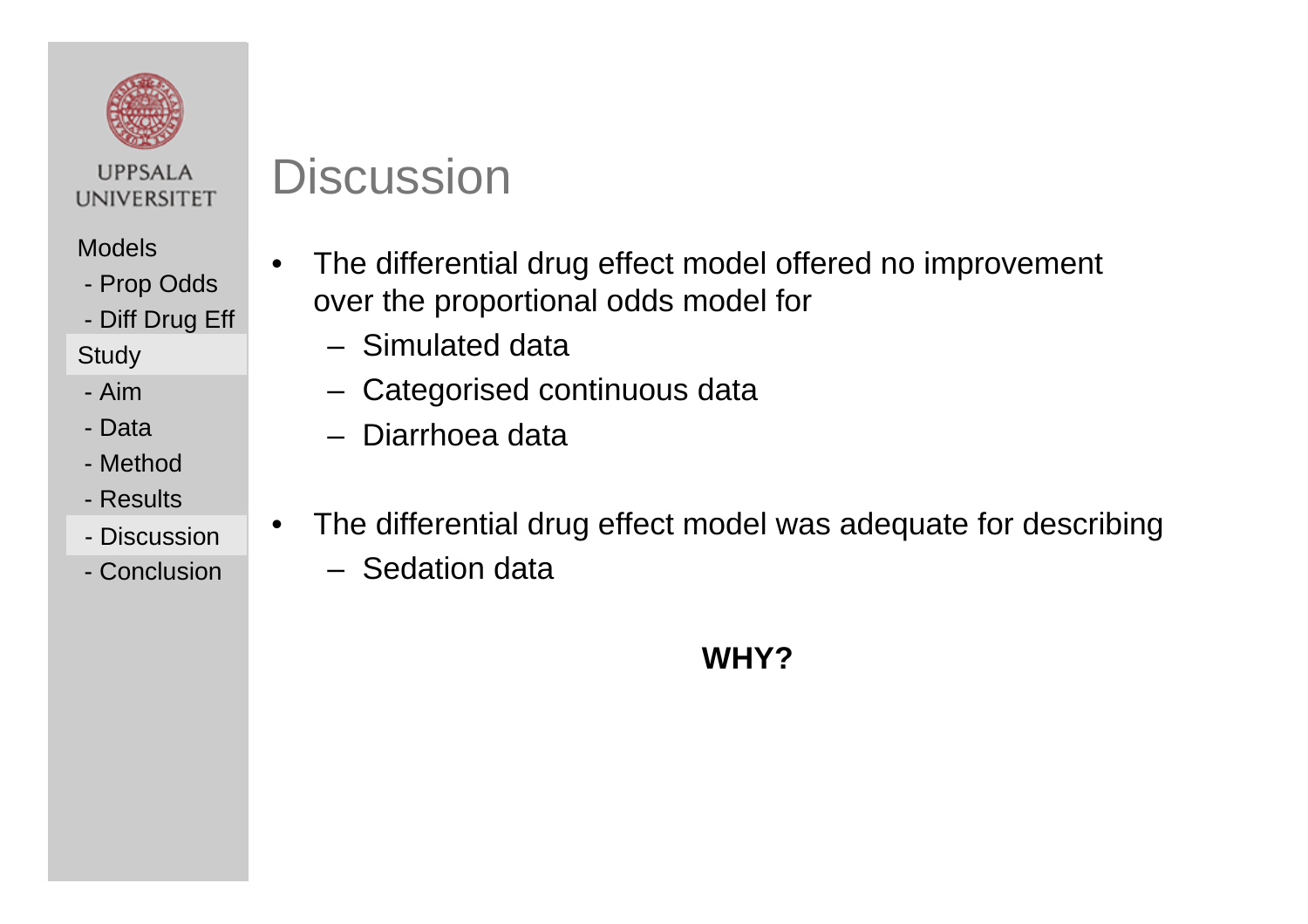

#### Models

- Prop Odds
- Diff Drug Eff

**Study** 

- Aim
- Data
- Method
- Results
- Discussion
- Conclusion

### **Discussion**

- • The proportional odds model is defined for ordered categorical data representing a categorisation of continuous scale (Agresti Categorical Data Analysis. 2002 Wiley)
- • Simulated data
	- simulated using the proportional odds model
- • T-cell data
	- $-$  categorised continuous data
- • Diarrhoea data
	- $\,$  scale appears homogeneous enough

#### **Sedation?**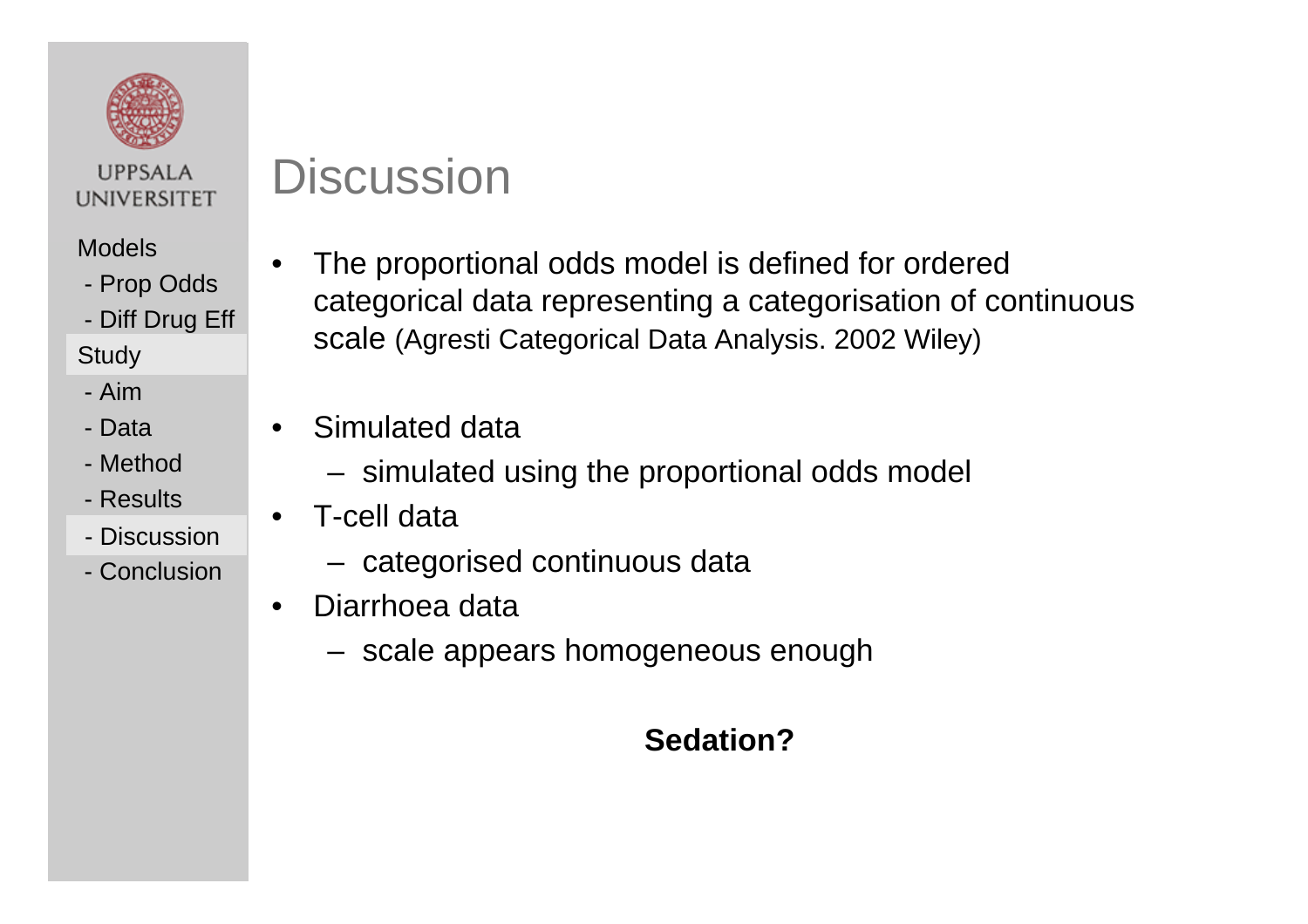

#### Models

- Prop Odds
- Diff Drug Eff

#### **Study**

- Aim
- Data
- Method
- Results
- Discussion
- Conclusion

## **Discussion**

- • Sedation
	- Not representing a categorisation of a continuous scale
	- 1. Fully awake
		- 2. Drowsy but answers when spoken to
		- 3. Answers slowly when spoken to
		- 4. Reacts when spoken to but does not answer
		- 5. Reacts only to pain
			- 6. Does not react to pain

Approx. Prop. **Odds**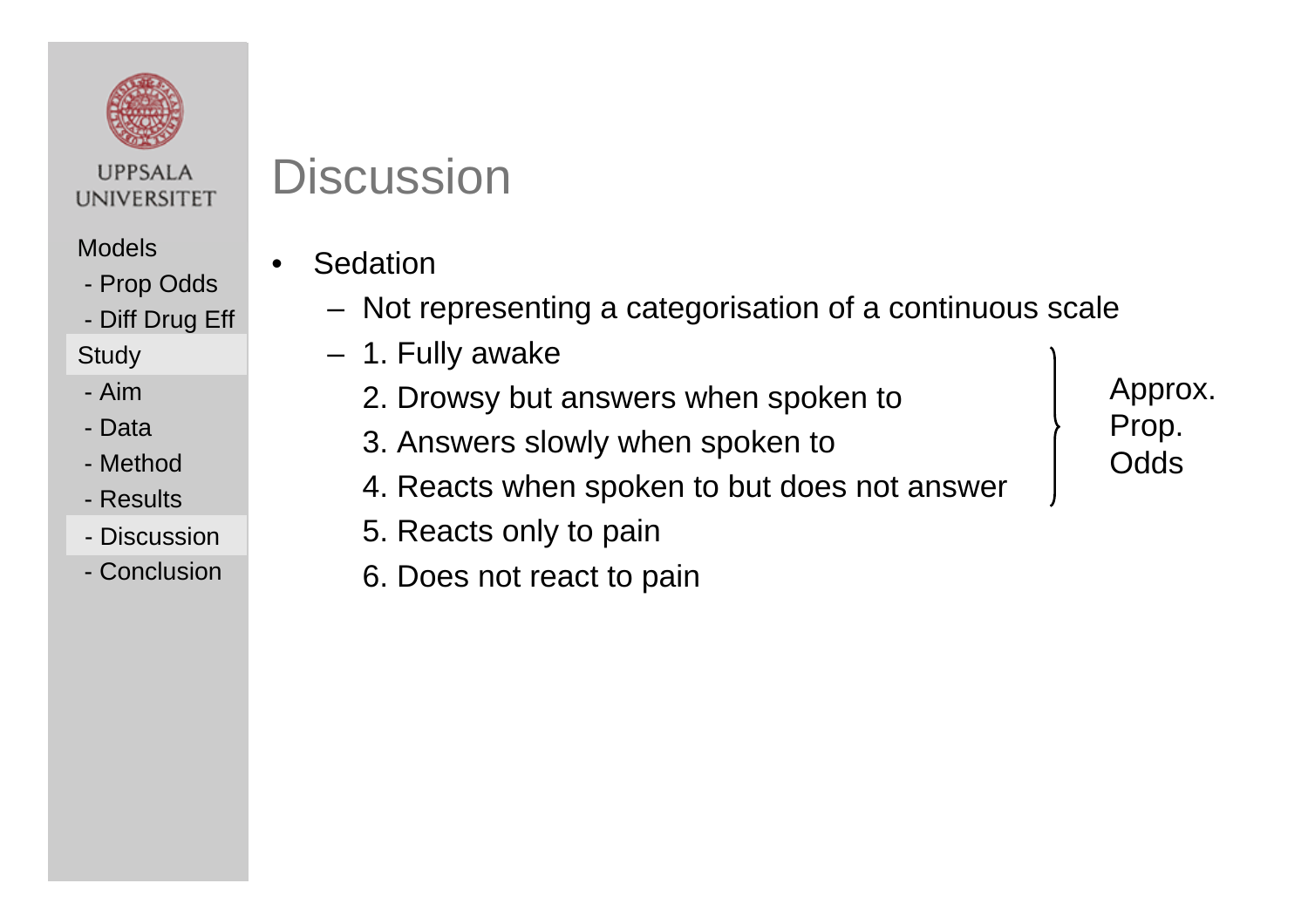

#### Models

- Prop Odds
- Diff Drug Eff

#### **Study**

- Aim
- Data
- Method
- Results
- Discussion Discussion
- Conclusion

# Discussion

#### **Oncology**

| <b>Toxicity</b> | CD4 count                       | Atrioventricular heart<br>block             | Allergic reaction                                                  |
|-----------------|---------------------------------|---------------------------------------------|--------------------------------------------------------------------|
| Ŋ               | <b>WNL</b>                      | <b>None</b>                                 | <b>None</b>                                                        |
| 1               | $<$ LLN $-$ 500/mm <sup>3</sup> | Asymptomatic, not<br>requiring treatment    | Transient rash, drug fever<br>$<$ 38 $\rm ^{o}C$                   |
| $\mathbf 2$     | $200 - 500/mm3$                 | Symptomatic, but not<br>requiring treatment | Urticatia, drug fever $\geq$<br>38°C, asymptomatic<br>bronchospasm |
| 3               | $50 - 200$ /mm <sup>3</sup>     | Symptomatic and<br>requiring treatment      | Symptomatic<br>bronchspasm, requiring<br>parental medication       |
|                 | $<$ 50/mm <sup>3</sup>          | Life-threatening                            | Anaphylaxis                                                        |
|                 | Prop odds                       | Possibly<br>Prop odds                       | Diff Drug                                                          |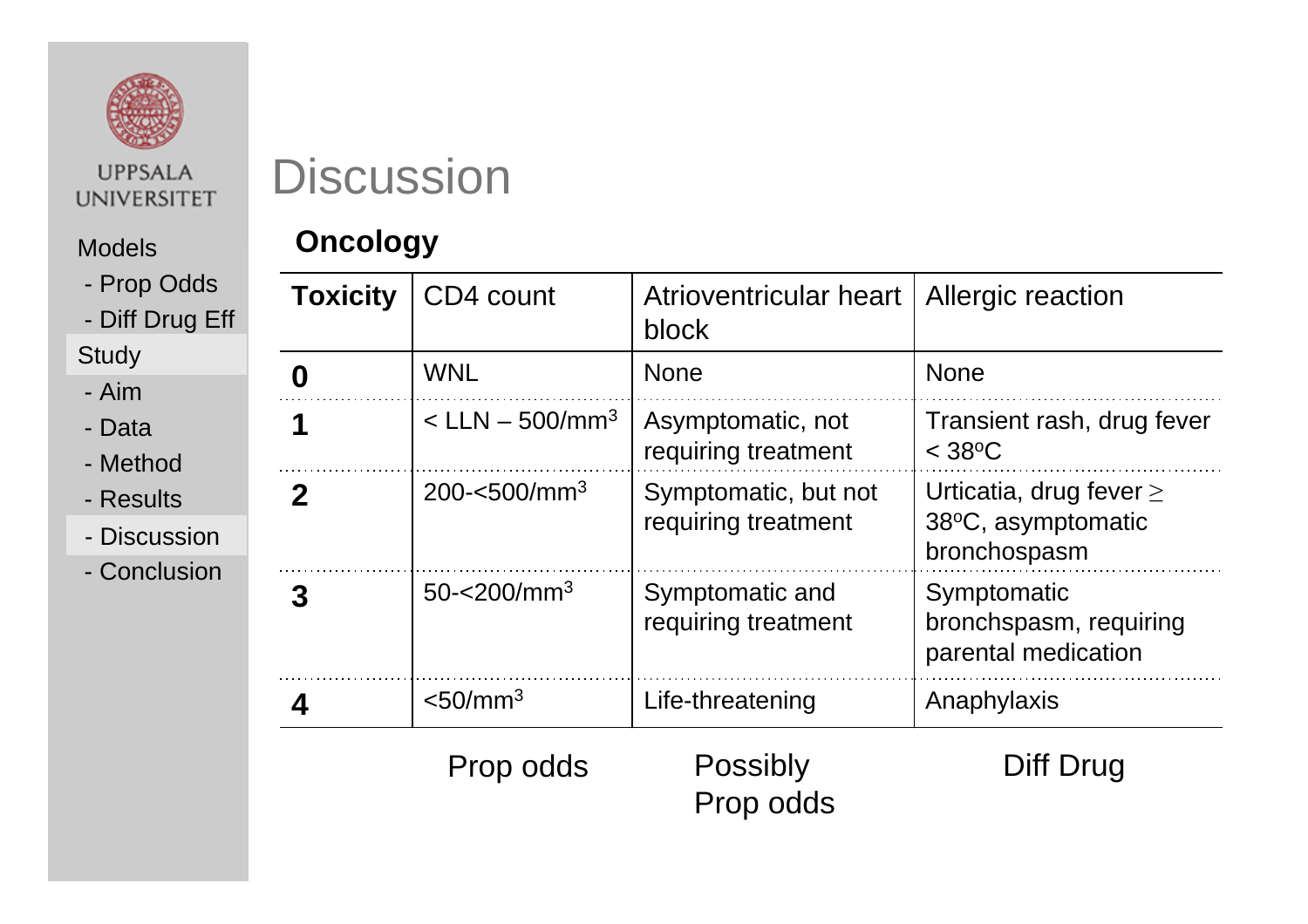

#### Models

- Prop Odds

- Diff Drug Eff

**Study** 

- Aim
- Data
- Method
- Results
- Discussion
- Conclusion

# **Conclusion**

• The differential drug effect model had the desired properties of not being indicated where it is not necessary and provide model improvement when the categorical data does not represent a categorisation of continuous data.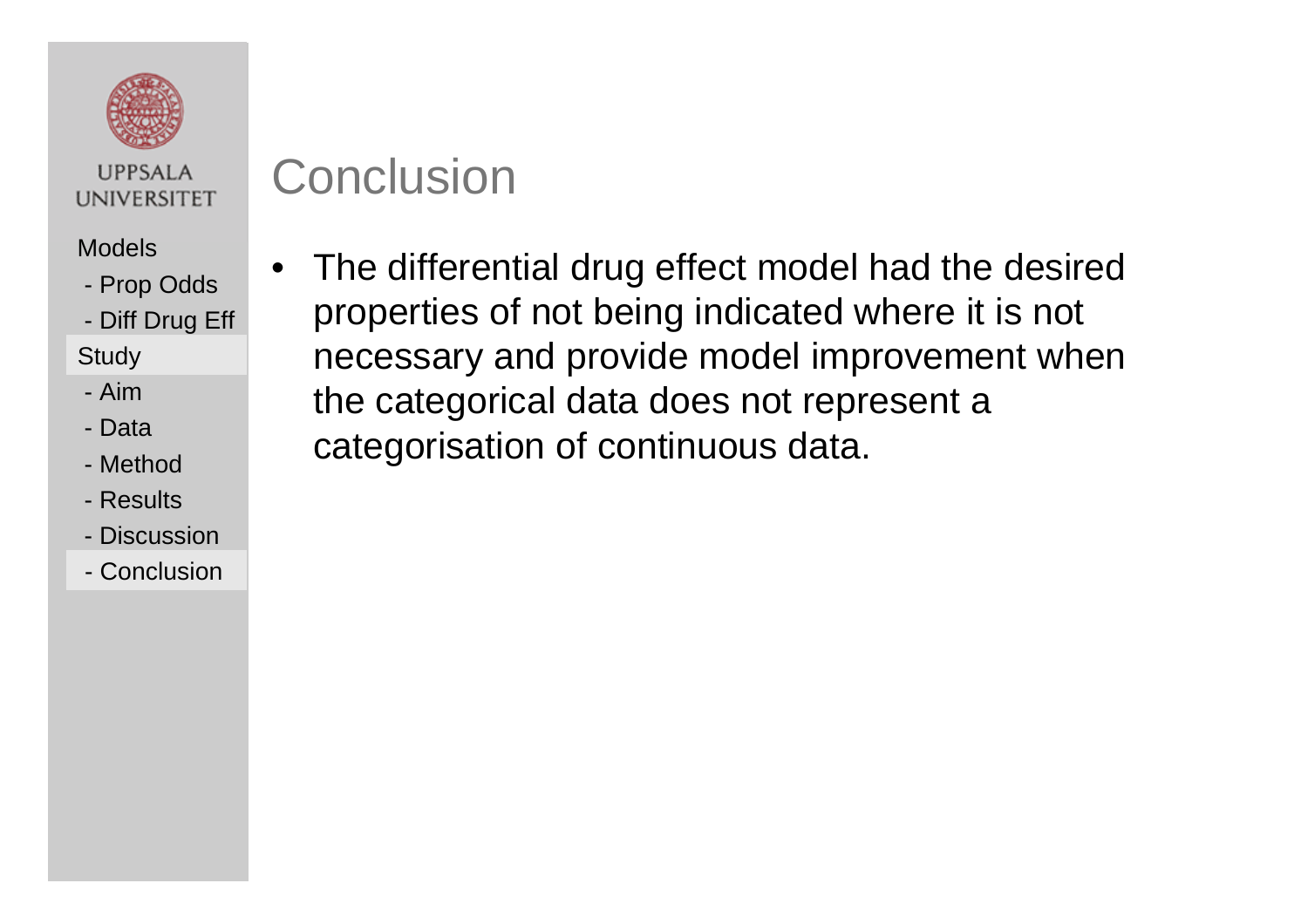

# Acknowledgements

Special thanks to

My supervisors Mats Karlsson and Siv Jönsson My collaborators Per-Henrik Zingmark and Niclas Jonsson

Our cluster "shepherds" Pontus Pihlgren and Lars Lindbom